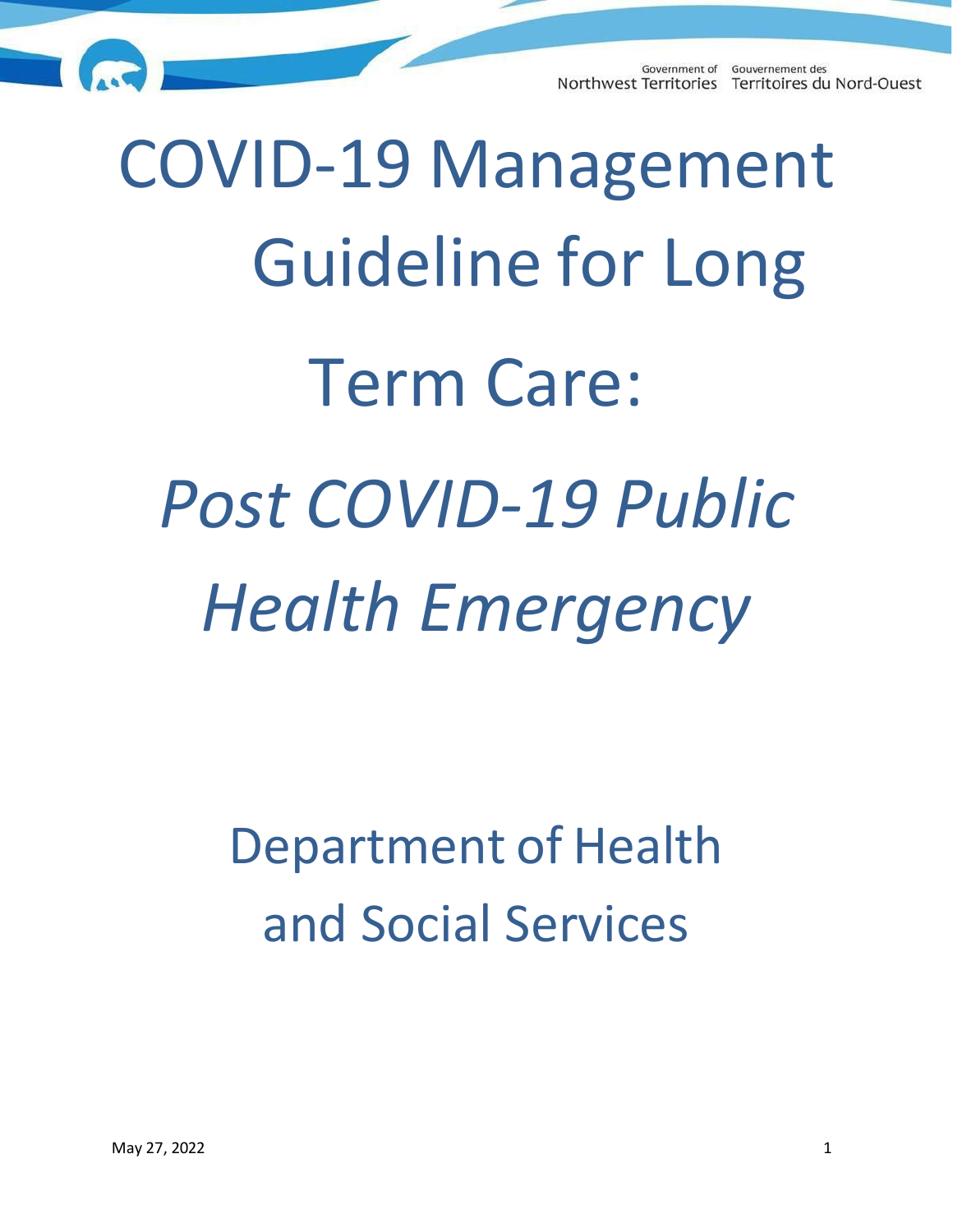

#### Contents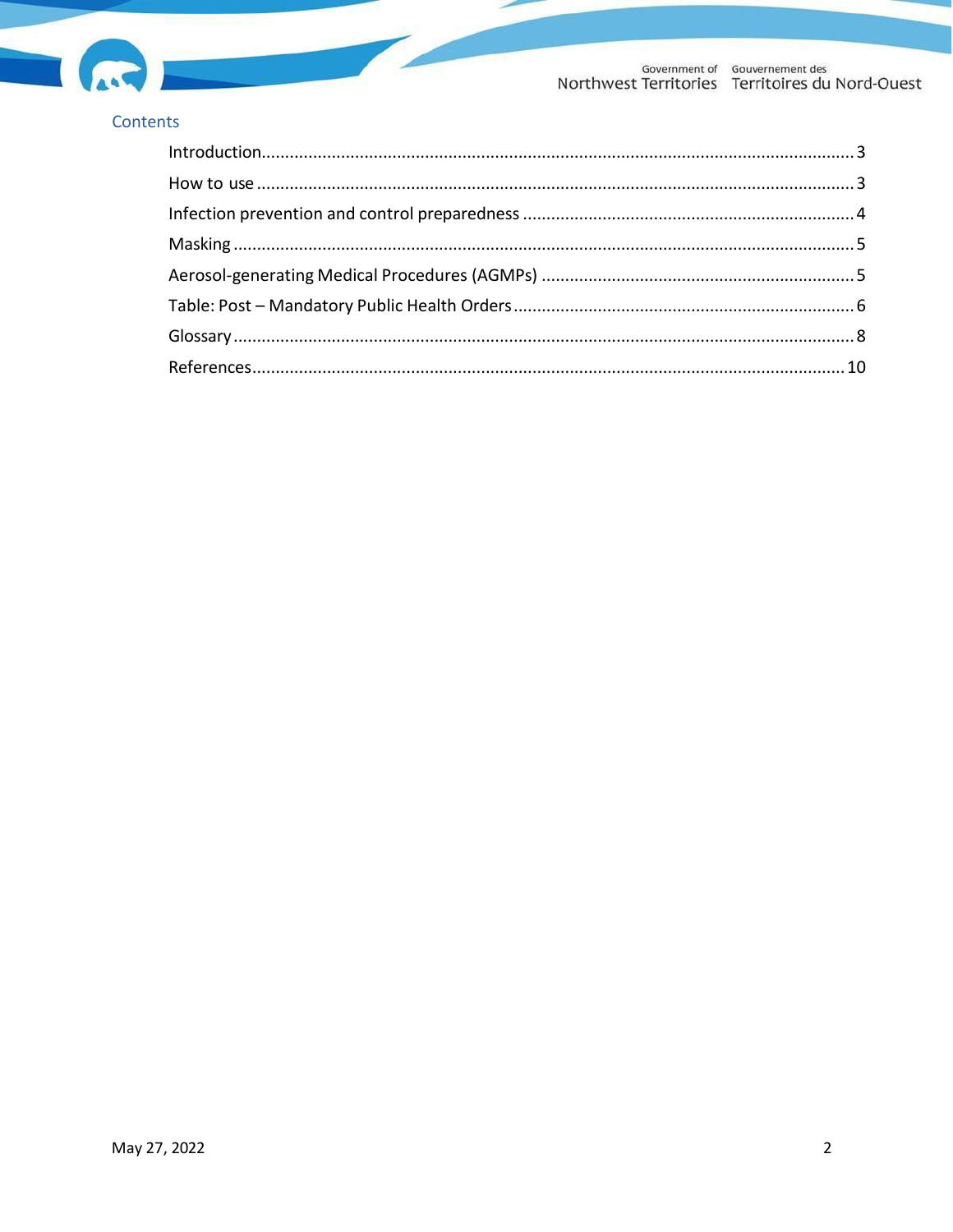

#### <span id="page-2-0"></span>Introduction

Individuals over 60 years of age and those with certain pre-existing health conditions and living in congregate settings such as long-term care (LTC) are the most at risk for severe outcomes from COVID-19. Vaccination is an important prevention tool in keeping COVID-19 out of our LTC facilities and it is highly recommended that all staff, residents and visitors are up to date with COVID-19 vaccines and booster doses as per the recommendation of the Chief Public Health Officer. Vaccination against COVID- 19 does not stand alone and therefore it is important to continue to maintain protections within LTC settings to minimize the introduction and risk of virus transmission and spread. It is challenging to balance diligence in protecting our residents from COVID-19 with the recognition that socialization and activity are an important part of mental and physical health and quality of life.

With the lifting of the public health emergency order and mandatory COVID-19 restrictions, the Northwest Territories will return to a state that we have not had since the initial outbreak in January 2020. This does not mean that we are free from COVID-19 and its variants of concern (VOC), as these will continue to circulate globally. With the threat of COVID variants ever-present, this policy was created to ensure that the health and quality of life of Northwest Territories (NWT) LTC residents is supported while protecting them from impacts of COVID-19. We will continue to promote specific public health measures to prevent the spread of COVID-19 and other respiratory illnesses such as the common cold and influenza. COVID-19 has taught us a lot about assessing and mitigating risk in our LTC facilities, and we will continue to incorporate that knowledge even after the COVID-19 mandatory order is rescinded.

In order to ensure a safe transition for our LTCFs, it is recommended that Green Level Alert restrictions (see *DHSS COVID-19 Management Policy Document, December 2021*) in LTC remain in place for a minimum 2 weeks after the mandatory order islifted to ensure the well-being and safety of our vulnerable residents.

#### <span id="page-2-1"></span>How to use

These guidelines apply to Government of the Northwest Territories (GNWT) funded LTC facilities, whose managers, staff, visitors, residents and volunteers all have a part in preventing the spread of respiratory viruses, including COVID-19, among seniors and vulnerable groups. This document will guide the Health and Social Services Authorities (HSSA's) in the development of operational policies and procedures for the prevention and management of COVID-19, Infection Prevention and Control (IPAC), and risk mitigation when public health measures are lifted. GNWT funded LTC providers must meet, at a minimum, the Northwest Territories Health and Social Services Authority (NTHSSA) requirements but can be more restrictive if deemed necessary.

The measures will be re-evaluated with the support of Infection Prevention and Control (IPAC) and Occupational Health & Safety (OHS) and maintaining up to date information on IPAC protocols for outbreak management and risk mitigation for outbreak management in LTC.

It is essential that LTCFs keep the current operational planning protocols as noted below, especially those that do not negatively impact operations such as masking, signage, single point access and barriers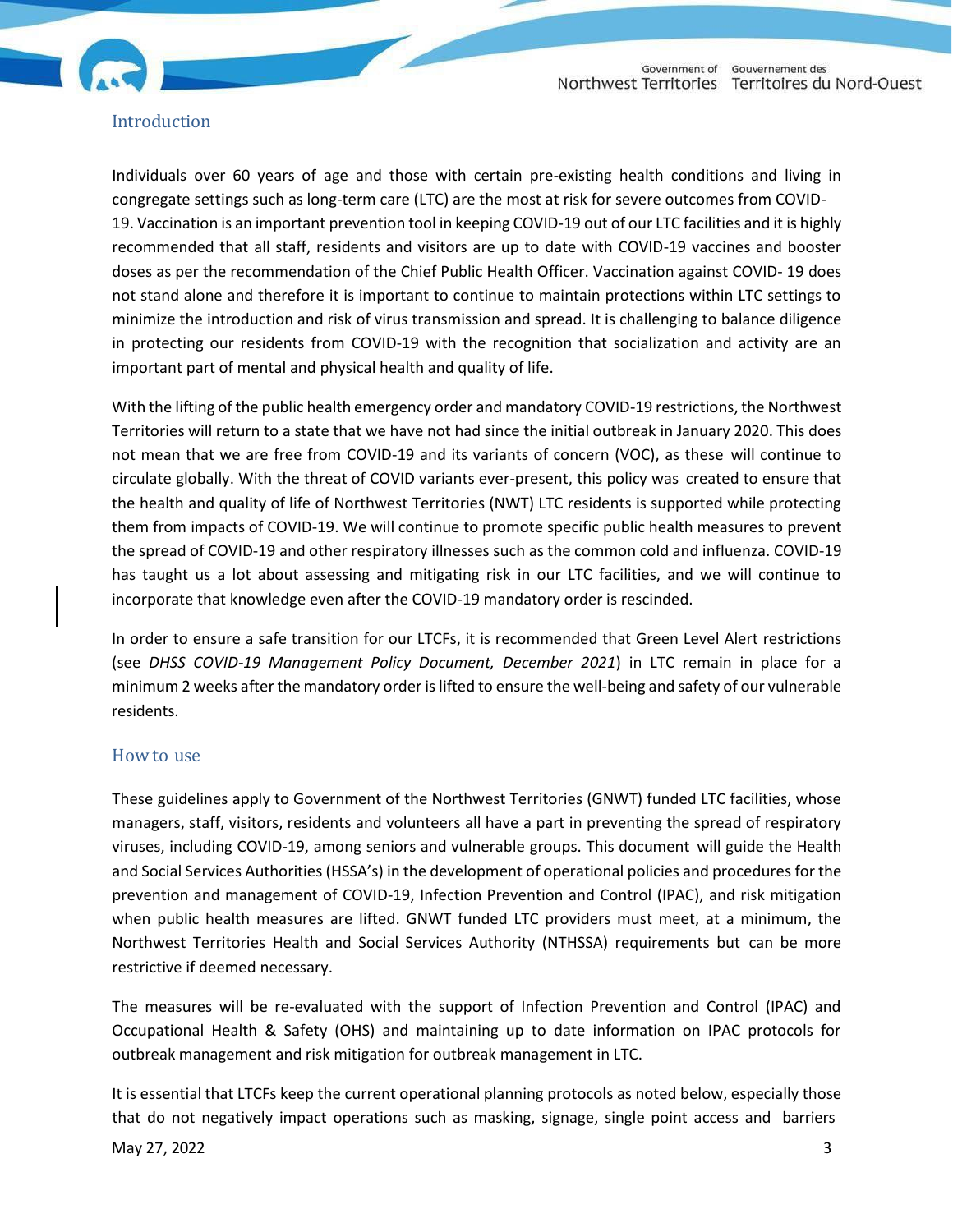

already erected.

#### <span id="page-3-0"></span>Infection prevention and control preparedness

There are policies and protocols in place to address that each LTCF be prepared to identify and manage residents who have been or are considered to be, exposed to or suspected or confirmed to have COVID-19 by:

- Completing risk assessments to determine potential or actual risks of COVID-19 contamination and transmission amongst staff, residents and visitors.
- A Point of Care Risk Assessment (PCRA) is conducted by all staff prior to any interaction with a resident or visitor.
- Routine Practices, including hand hygiene, are in place for the care of all residents.
- Following all IPAC policies& procedures for communicable diseases.
- Following OHS staff vaccination requirements.
- Policies and procedures are in place to prevent the introduction of COVID-19 into the facility and to prevent and control the spread of infection if identified, including staff who present with COVID-19 symptoms.
- Residents, staff and visitors are provided with printed, posted, or other forms of accessible information in the 11 official languages about COVID-19, how the virus causes infection, and how to protect themselves and others.
- Residents considered exposed to or suspected or confirmed to have COVID-19 are immediately placed on a minimum of Droplet and Contact Precautions until COVID-19 or other infectious respiratory illness is ruled out, and until criteria for discontinuation of Additional Precautions are met.
- Clear clinical guidelines are created to address when COVID-19 testing is appropriate.
- Staff, residents and visitors continue to perform, and be trained, in active and passive screening for COVID-19.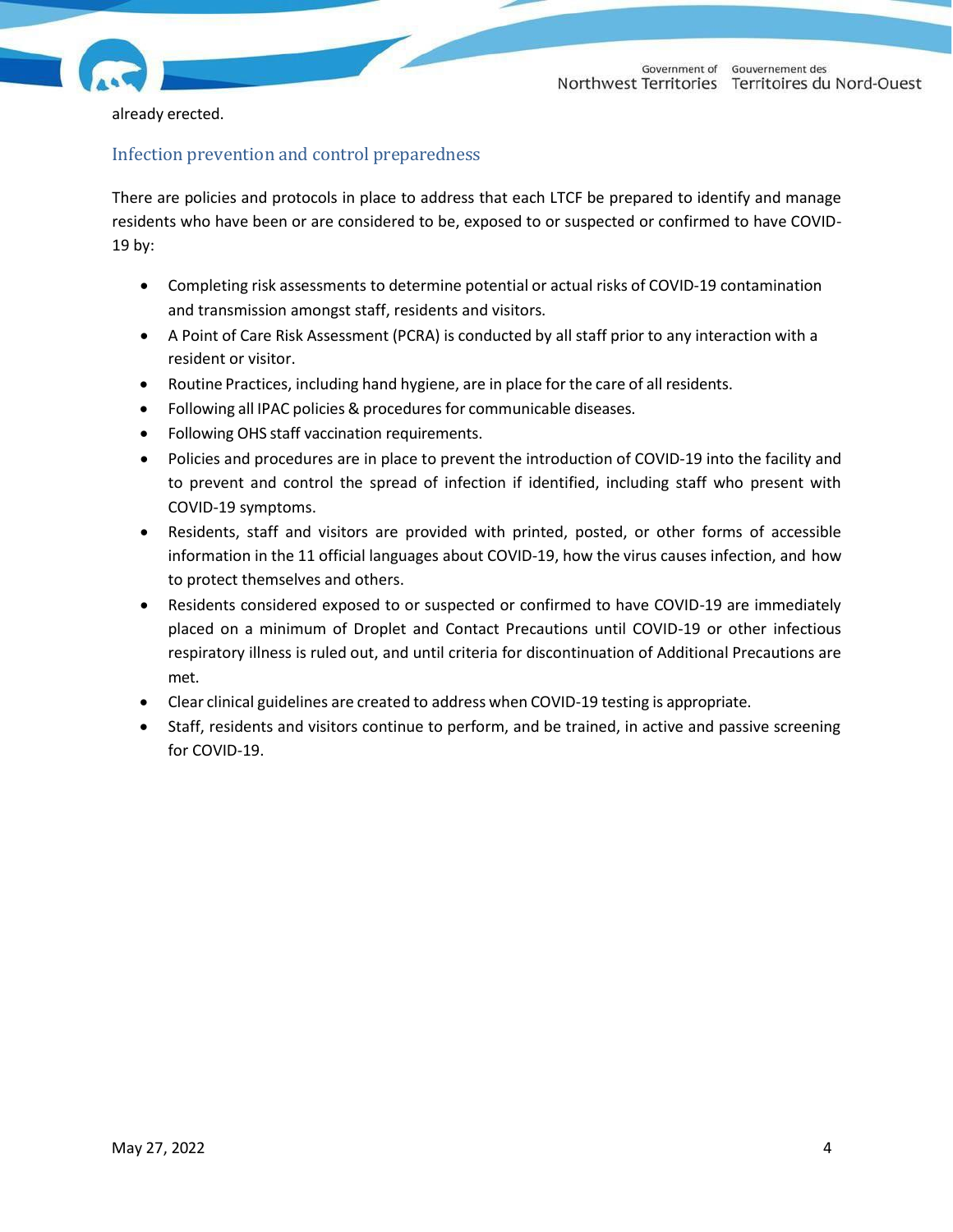

#### <span id="page-4-0"></span>Masking

Continuous masking aims to prevent asymptomatic/pre-symptomatic transmission between staff and essential visitors to residents and other staff within the LTCF. Continuous masking applies whether the LTCF is in an outbreak or not, and the practice of masking for source control must be in accordance with organizational/HSSA direction/guidance.

To facilitate judicious and effective use of masks the following are recommended as best practices. LTCF staff should:

- Follow organizational/HSSA direction/guidance regarding mask usage and allocation.
- Don the mask when entering the LTCF and remove or exchange it during breaks, when it becomes damp or soiled or when leaving the LTCF at the end of the shift or visit.
- Perform hand hygiene before putting on and after removing or otherwise handling masks.
- Remain two metres away from others during breaks whether they remove their mask or not to prevent transmission.

If tolerated, masks are recommended for use by residents when travelling outside of the LTCF to attend appointments and when in the same room as an essential visitor or staff.

#### <span id="page-4-1"></span>Aerosol-generating Medical Procedures (AGMPs)

An AGMP is any procedure conducted on a resident that can induce production of aerosols of various sizes, including droplet nuclei. AGMPs are rarely performed in LTCFs, though potential examples in this setting may include; performing cardiopulmonary resuscitation (CPR), use of cough assist machines, open suctioning in residents with a tracheostomy, or use of continuous positive pressure airway pressure (CPAP) machines. HCP should follow organizational/HSSAs procedures and guidelines when it is necessary to perform an AGMP and ensure necessary environmental controls, PPE and staff training are in place.

AGMPs on a resident suspected or confirmed to have COVID-19 should be minimized and only be performed if:

- The AGMP is medically necessary and performed by the most experienced person.
- The minimum number of persons required to safely perform the procedure are present.
- All persons in the room are wearing a fit-tested, seal-checked N95 respirator, gloves, gown and face or eye protection.
- The door of the room is closed.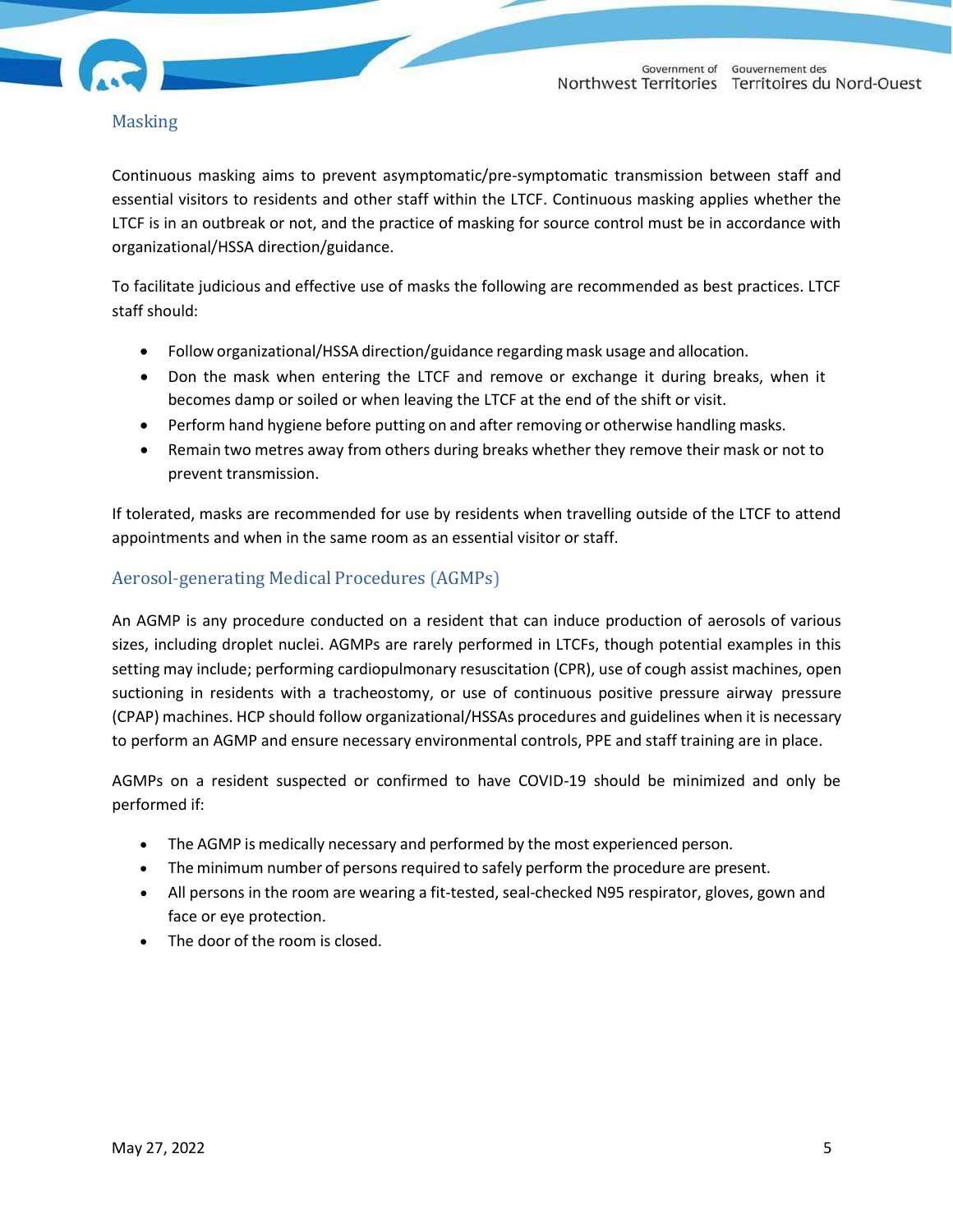

 $\overline{\phantom{a}}$ 

## <span id="page-5-0"></span>Table: Post – Mandatory Public Health Orders

| <b>NWT LTC Facilities</b> |                                                |                                                                                                                                                                            |  |  |
|---------------------------|------------------------------------------------|----------------------------------------------------------------------------------------------------------------------------------------------------------------------------|--|--|
|                           | <b>Screening &amp;</b><br><b>Testing</b>       | HSSAs have policies and protocols to address screening and<br>testing and are to include but are not limited to the<br>following key points:                               |  |  |
|                           |                                                | Staff screening tools to remind staff not to enter when<br>experiencing COVID symptoms;                                                                                    |  |  |
| <b>STAFF</b>              |                                                | Workplace health and safety protocols to address staff<br>calling in sick or when staff become ill during their shift;<br>and                                              |  |  |
|                           |                                                | Testing as per IPAC/OHS.                                                                                                                                                   |  |  |
|                           | <b>PPE &amp; Physical</b><br><b>Distancing</b> | HSSA's have policies and procedures in place to address<br>masking and physical distancing for staff when in resident<br>areas or providing resident care as per IPAC/OHS. |  |  |
|                           |                                                | A Point of Care Risk Assessments (PCRA) is completed prior<br>to contact with a resident/resident environment.                                                             |  |  |
|                           | <b>Screening &amp;</b><br><b>Testing</b>       | HSSA's have policies and procedures in place to address<br>screening and testing as per IPAC/OHS.                                                                          |  |  |
| <b>RESIDENTS</b>          | <b>PPE &amp; Physical</b><br><b>Distancing</b> | HSSA's have polices and protocols to address continuous<br>masking and physical distancing in communal areas and<br>shared spaces.                                         |  |  |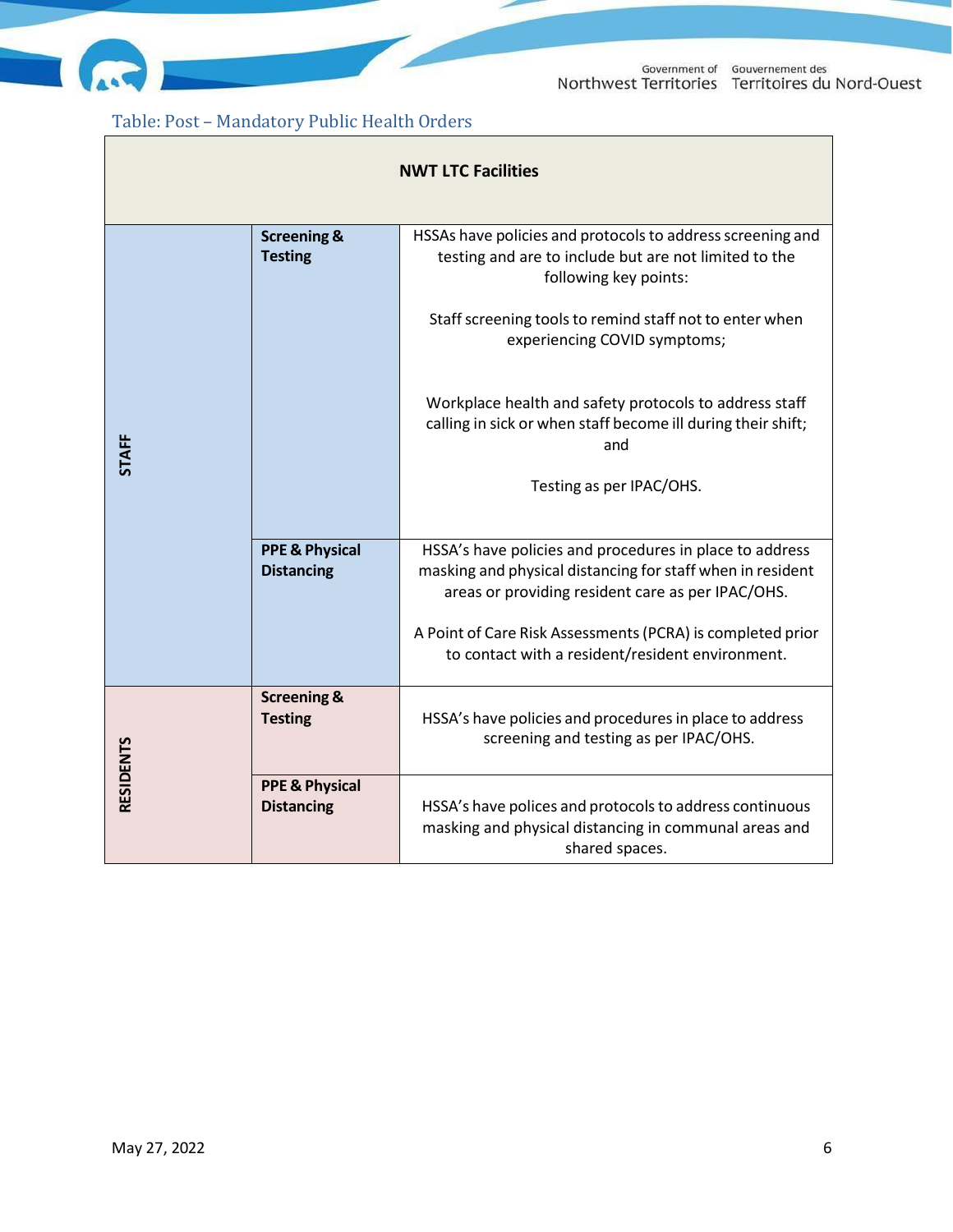|                                                 | Government of Gouvernement des<br>Northwest Territories Territoires du Nord-Ouest                                                                                                                                                                                                                                                                                                                                                                                                                                                                                                                                                                     |  |
|-------------------------------------------------|-------------------------------------------------------------------------------------------------------------------------------------------------------------------------------------------------------------------------------------------------------------------------------------------------------------------------------------------------------------------------------------------------------------------------------------------------------------------------------------------------------------------------------------------------------------------------------------------------------------------------------------------------------|--|
| VISITORS                                        | Visitors are permitted; there are no restrictions.<br>HSSA's have polices and protocols to address risk assessment, screening, testing,<br>PPE and physical distancing as per IPAC/OHS.<br>Each facility will have:<br>Signage at the entrance clearly stating not to enter when experiencing<br><b>COVID symptoms</b><br>Education and information are provided to all visitors on safe visiting<br>practices such as frequent hand hygiene, masking, reducing spread of<br>respiratory illnesses (coughing/sneezing into arm) and staying home<br>when ill and or experiencing symptoms of COVID<br>A logbook for visitors to sign in at each visit |  |
| <b>FACILITY ACCESS</b>                          | Single-point entry for all facilities with appropriate signage reminding staff and<br>visitors not to enter if ill.                                                                                                                                                                                                                                                                                                                                                                                                                                                                                                                                   |  |
| <b>CLEANING &amp;</b><br><b>DISINFECTION</b>    | As per IPAC policies & procedures                                                                                                                                                                                                                                                                                                                                                                                                                                                                                                                                                                                                                     |  |
| <b>FACILITY</b>                                 |                                                                                                                                                                                                                                                                                                                                                                                                                                                                                                                                                                                                                                                       |  |
| <b>OUTBREAK</b><br><b>MANAGEM</b><br><b>ENT</b> | Based on the direction of Infection Prevention and Control.                                                                                                                                                                                                                                                                                                                                                                                                                                                                                                                                                                                           |  |
|                                                 |                                                                                                                                                                                                                                                                                                                                                                                                                                                                                                                                                                                                                                                       |  |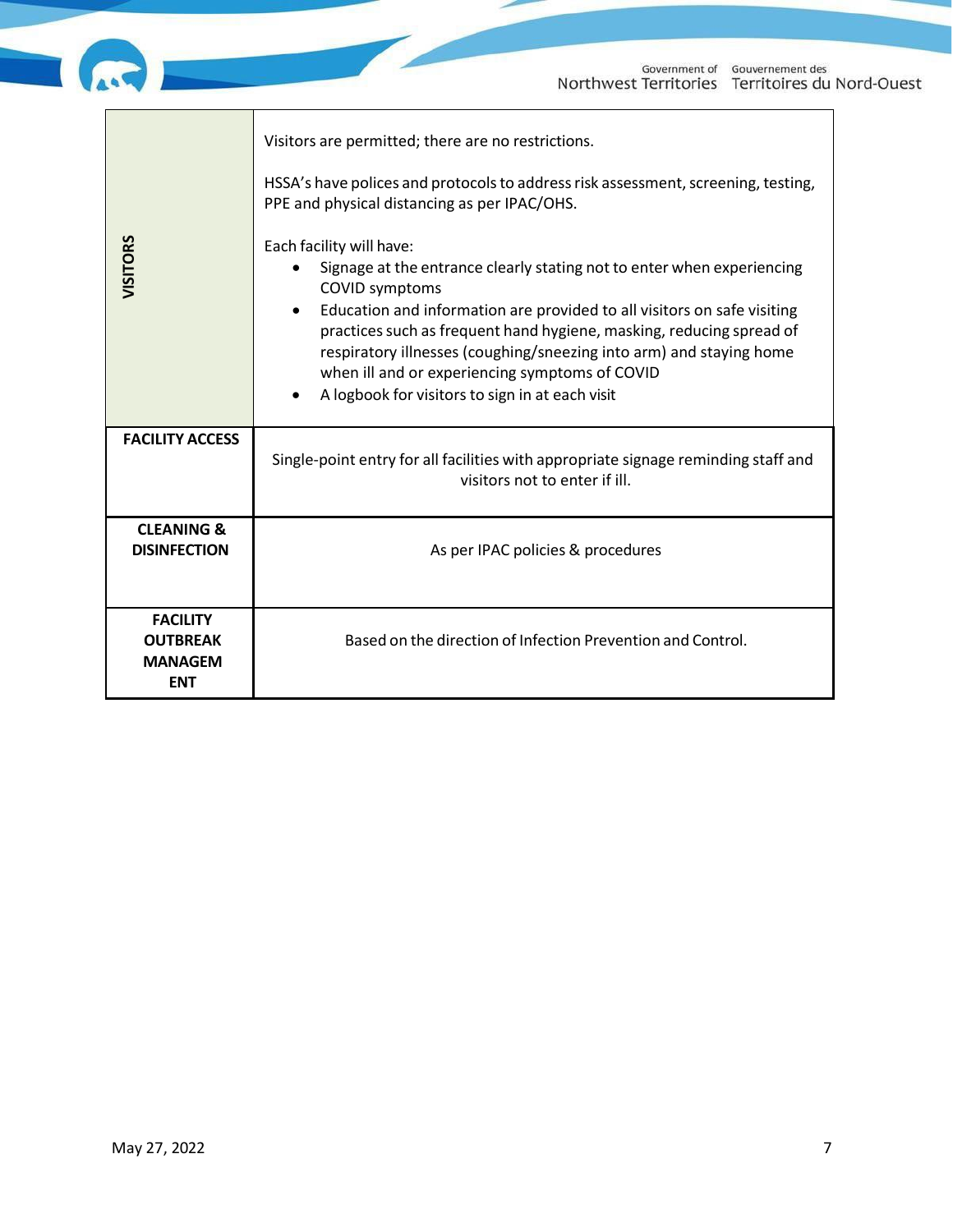## <span id="page-7-0"></span>Glossary

IG

E

| <b>Active Screening</b>                                  | Temperature screening and recording and use of formal COVID-19 screening tool<br>completed by staff.                                                                                                                                                                                                                                                                                                     |  |  |
|----------------------------------------------------------|----------------------------------------------------------------------------------------------------------------------------------------------------------------------------------------------------------------------------------------------------------------------------------------------------------------------------------------------------------------------------------------------------------|--|--|
| <b>Contact</b><br><b>Precautions</b>                     | Contact Precautions are intended to prevent transmission of infectious agents,<br>including epidemiologically important microorganisms, which are spread by direct<br>or indirect contact with the patient or the patient's environment. Contact<br>Precautions are used in addition to Routine Practices to reduce the risk of<br>transmitting infectious agents via contact with an infectious person. |  |  |
| <b>COVID 19 activity</b>                                 | COVID-19 activity considers the multiple variables that would indicate the<br>presence of COVID in the community (e.g., positive cases, exposures notices and<br>wastewater signals).                                                                                                                                                                                                                    |  |  |
| <b>Droplet</b><br><b>Precautions</b>                     | Droplet precautions are used in addition to Routine Practices for patients known or<br>suspected of having an infection that can be transmitted by large infectious<br>droplets.                                                                                                                                                                                                                         |  |  |
| <b>Facility COVID-19</b><br><b>Outbreak</b>              | An outbreak of COVID-19 in a hospital, congregate setting or LTCF is defined by<br>OCPHO as two or more confirmed cases (staff and/or clients) where transmission was<br>acquired within the facility by best assessment.<br>As per OCPHO, an outbreak can be declared over 14 days after the last case's<br>exposure during their communicable period to other residents/staff.                         |  |  |
| <b>IPAC</b>                                              | Infection Prevention and Control.                                                                                                                                                                                                                                                                                                                                                                        |  |  |
| <b>OHS</b>                                               | Occupation Health and Safety.                                                                                                                                                                                                                                                                                                                                                                            |  |  |
| <b>OCPHO</b>                                             | Office of the Chief Public Health Officer, GNWT.                                                                                                                                                                                                                                                                                                                                                         |  |  |
| <b>Passive Screening</b>                                 | An individual doing a daily self-check to determine if they have symptoms of<br>COVID-19.                                                                                                                                                                                                                                                                                                                |  |  |
| <b>Point of Care Risk</b><br><b>Assessment</b><br>(PCRA) | A strategy used by staff of the LTC facility in advance of any interactions with the<br>resident or resident environment or upon resident return to the facility, to<br>determine appropriate PPE and control measures.                                                                                                                                                                                  |  |  |
| <b>Routine Practices</b>                                 | The system of infection prevention and control practices recommended by the<br>Public Health Agency of Canada to be used with all patients during all care to<br>prevent and control transmission of microorganisms in health care settings.                                                                                                                                                             |  |  |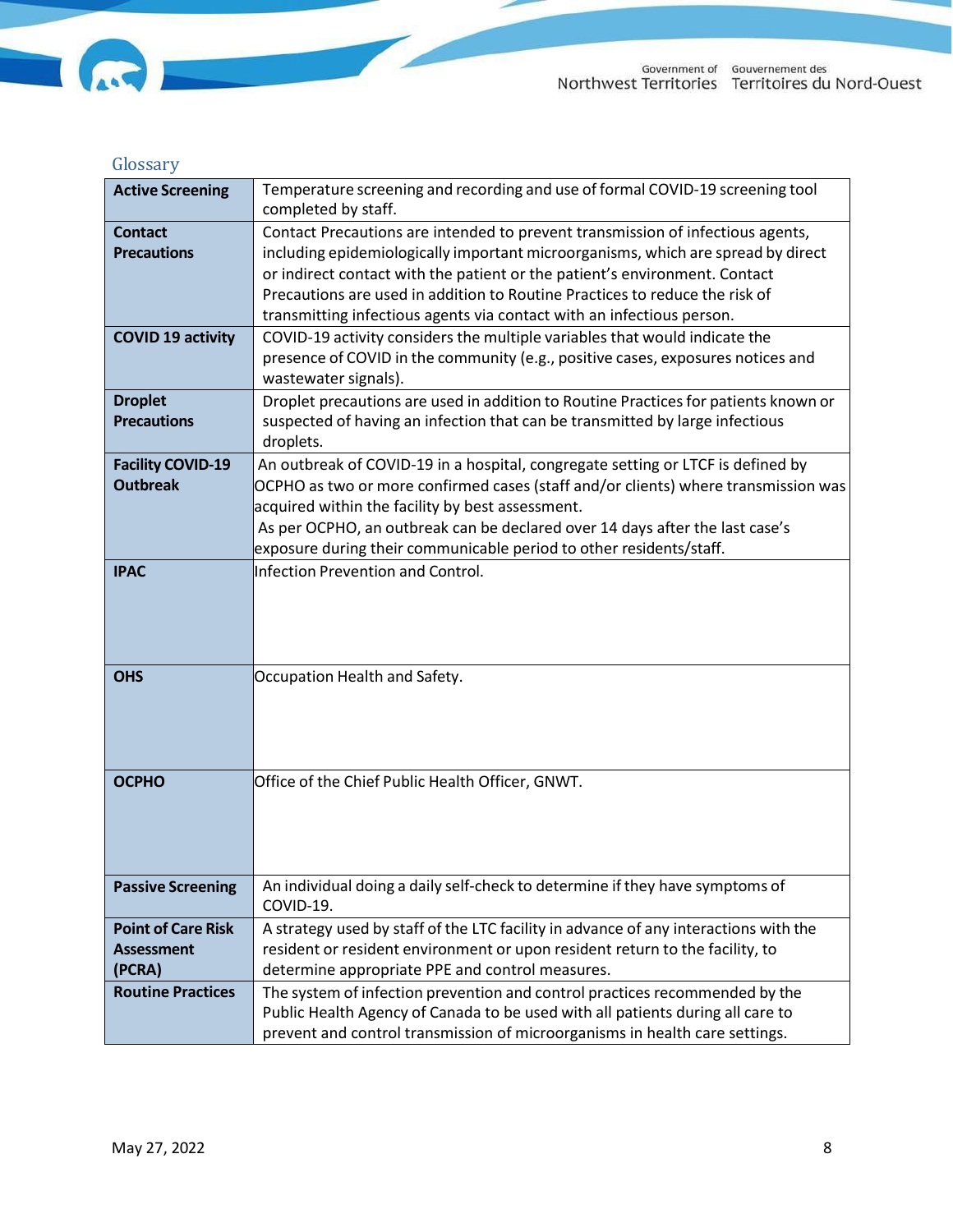|                    | Gouvernement des<br>Government of<br>Northwest Territories Territoires du Nord-Ouest                                                                                                                    |
|--------------------|---------------------------------------------------------------------------------------------------------------------------------------------------------------------------------------------------------|
| <b>Variants of</b> | The working definition provided by the WHO and CDC is a SARS-CoV-2 variant that                                                                                                                         |
| Concern (VOC)      | has one or more of the following changes:<br>Increase in transmissibility of detrimental change in COVID-19<br>$\bullet$<br>epidemiology,                                                               |
|                    | Increase in virulence or change in clinical disease presentation, or<br>$\bullet$<br>Decrease in effectiveness of public health and social measures or available<br>diagnostics, vaccines, therapeutics |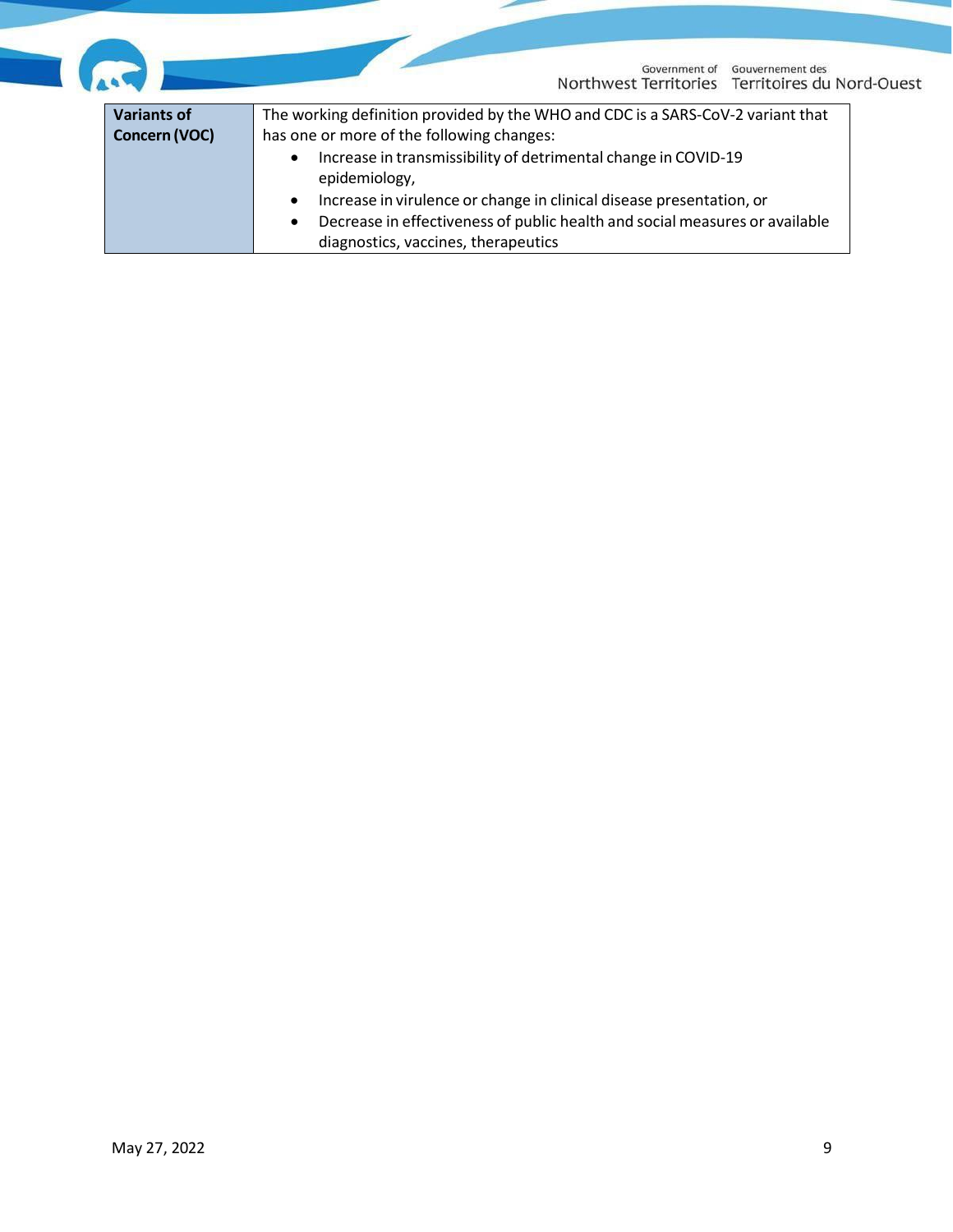



#### <span id="page-9-0"></span>References

Alberta Health Services: Point of care testing; 2021; <https://www.albertahealthservices.ca/lab/page3314.aspx>

Centres for Disease Control and Prevention (CDC): SARS-CoV-2 Variant Classifications and Definitions; 2021; [https://www.cdc.gov/coronavirus/2019-ncov/variants/variant-info.htmlG](https://www.cdc.gov/coronavirus/2019-ncov/variants/variant-info.html)overnment of Canada. Infection prevention and control for COVID-19: Interim guidance for long-term care homes. June 2021

Government of New Brunswick: COVID-19 Visitation Guidance for Adult Residential Facilities and Nursing Homes; 2021; [https://www2.gnb.ca/content/dam/gnb/Departments/h](https://www2.gnb.ca/content/dam/gnb/Departments/h-s/pdf/arf_visitation_guidance_yellow-e.pdf)[s/pdf/arf\\_visitation\\_guidance\\_yellow-e.pdf](https://www2.gnb.ca/content/dam/gnb/Departments/h-s/pdf/arf_visitation_guidance_yellow-e.pdf)

Government of New Brunswick, Department of Social Development: LTC Green; 2021.

Government of the Northwest Territories, Department of Health and Social Services: COVID-19 Management Policy Document for Long Term Care; December 2021

Government of the Northwest Territories: Infection Prevention and Control Manual; 2012; [https://www.hss.gov.nt.ca/professionals/sites/professionals/files/resources/infection-control](https://www.hss.gov.nt.ca/professionals/sites/professionals/files/resources/infection-control-manual.pdf)[manual.pdf](https://www.hss.gov.nt.ca/professionals/sites/professionals/files/resources/infection-control-manual.pdf)

Government of the Northwest Territories, Office of the Chief Public Health Officer. Coronavirus Disease (COVID-19): Communicable Disease Chapter. April 2022. [Coronavirus](https://www.hss.gov.nt.ca/professionals/en/services/coronavirus-disease-covid-19) Disease (COVID-[19\) | HSS Professionals \(gov.nt.ca\)](https://www.hss.gov.nt.ca/professionals/en/services/coronavirus-disease-covid-19)

Government of the Northwest Territories, Office of the Chief Public Health Officer. Interim outbreak management of coronavirus disease (COVID-19) in long term care facilities: Interim guidance for the Northwest Territories. December 2021

World Health Organization (WHO): Tracking SARS-CoV-2 Variants; 2021; <https://www.who.int/en/activities/tracking-SARS-CoV-2-variants/>